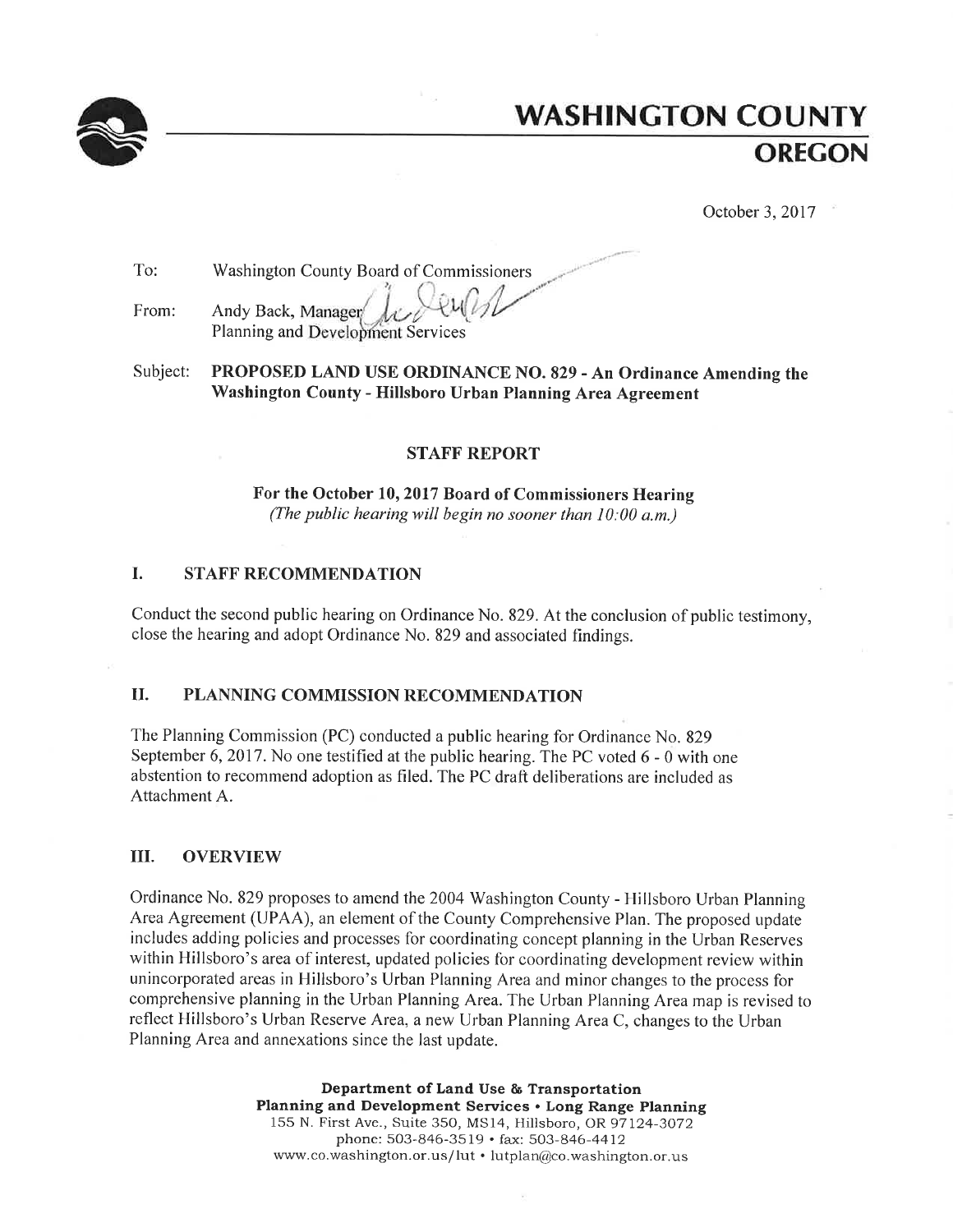Authorization for this ordinance was granted by the Board as part of the 2017 Long Range Planning Work Program, adopted April 4, 2017.

## **IV. BACKGROUND**

At the September 26, 2017 hearing before the Board of Commissioners, Mayor Steve Callaway, City of Hillsboro testified in support of the UPAA and acknowledged the coordination involved between County and city staff in proposing the amendments to the 2004 County - Hillsboro Urban Planning Area Agreement. He confirmed support for the UPAA provisions that identify the responsibilities for coordinating concept planning in the Urban Reserve areas and as the city conducts comprehensive planning within Hillsboro's designated Urban Planning Area.

Fire Chief Michael Duyck of Tualatin Valley Fire & Rescue (TVF&R) provided testimony concerning Ordinance No. 829. He recognized that the UPAA was a bilateral agreement between the County and the city, but was concerned that the UPAA amendments may not adequately include the special districts in the city's comprehensive and concept planning process. Chief Duyck stated that he did not object to Ordinance No. 829 as long as there were assurances that the provisions of the Hillsboro Urban Service Agreement (HUSA) between the County, city and service providers remain valid and specifically that the negotiation provisions within the HUSA would not be negatively impacted by the amendments to the 2004 UPAA.

Upon conclusion of public testimony, the Board continued the hearing to October 10, 2017.

### *Ordinance Notification*

Ordinance No. 829 and an accompanying summary were mailed August 9, 2017 to community participation organizations (CPOs) and interested parties. A display advertisement regarding the proposed ordinance was published August 18, 2017 in *The Oregonian* newspaper. Individual Notice 2017-10 describing proposed Ordinance No. 829 was mailed August 9, 2017 to 328 people on the General Notification List. A copy of this notice was also mailed to the Planning Commission at that time.

# **V. ANALYSIS**

Addressing the concern of Chief Duyck at the September 26 hearing, the County and Hillsboro agreed that the existing HUSA and all amendments and cooperative agreements remain in full force and effect. The findings for Ordinance No. 829 describe that nothing in the UPAA will have any effect upon, or cause modification to, any existing urban service agreements to which the County or City are parties.

No changes are proposed to Ordinance No. 829 and staff recommends adoption as filed.